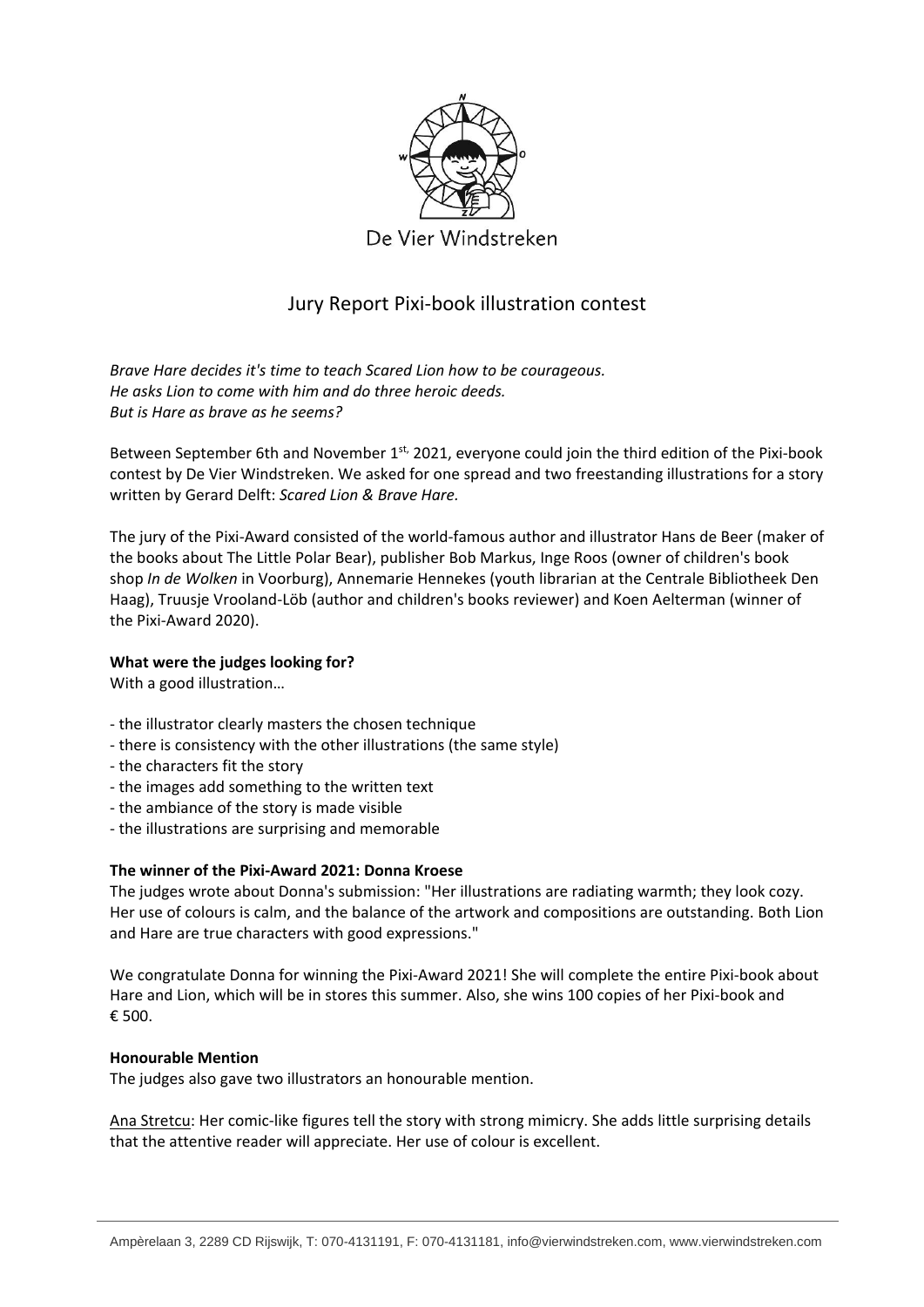Sterre van der Tak: she is a very talented illustrator who puts a lot of time and love into her work. You can almost feel the textures of the coats. She has a very authentic illustration style.

Note: we have added a brief comment from the judges for all the other nominees as an appendix.

We hope the illustration contest will boost the winner's creativity and that of the other nominees and lead to new motivation and great projects in the future. We thank all the contestants for joining the competition; we have enjoyed seeing all the results very much.

De Vier Windstreken